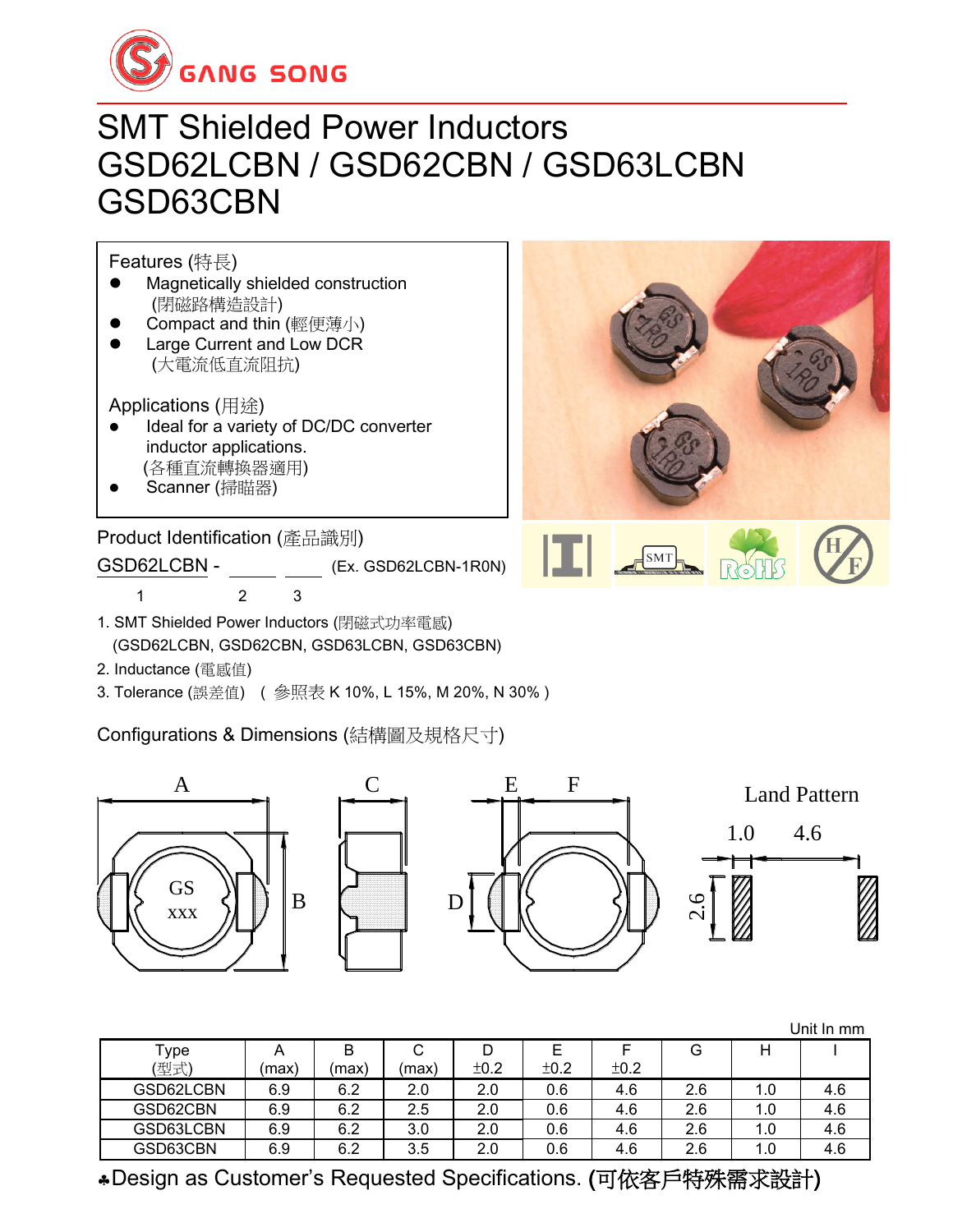

# SMT Shielded Power Inductors GSD62LCBN

Electrical Characteristics for GSD62LCBN Series [GSD62LCBN 系列電子特性規格]

| <b>Part Number</b> | Inductance | Test Freq. | $DCR(\Omega)$ | IDC(A) |
|--------------------|------------|------------|---------------|--------|
|                    | $(\mu H)$  | (KHz)      | (max)         | (max)  |
| 號<br>產<br>品<br>料   | 電 感 值 (L)  | 測試頻率       | 直流阻抗          | 定格電流   |
| GSD62LCBN - 1R0N   | 1.00       | 100        | 0.022         | 3.50   |
| GSD62LCBN - 1R5N   | 1.50       | 100        | 0.030         | 2.94   |
| GSD62LCBN - 2R0N   | 2.00       | 100        | 0.040         | 2.47   |
| GSD62LCBN - 3R3N   | 3.30       | 100        | 0.055         | 1.99   |
| GSD62LCBN - 4R7N   | 4.70       | 100        | 0.070         | 1.59   |
| GSD62LCBN - 6R2N   | 6.20       | 100        | 0.110         | 1.49   |
| GSD62LCBN – 8R2N   | 8.20       | 100        | 0.140         | 1.25   |
| GSD62LCBN-100M     | 10.00      | 100        | 0.160         | 1.22   |
| GSD62LCBN - 120M   | 12.00      | 100        | 0.200         | 0.99   |
| GSD62LCBN-150M     | 15.00      | 100        | 0.230         | 0.94   |
| GSD62LCBN - 180M   | 18.00      | 100        | 0.260         | 0.83   |
| GSD62LCBN - 220M   | 22.00      | 100        | 0.310         | 0.80   |
| GSD62LCBN - 270M   | 27.00      | 100        | 0.390         | 0.65   |
| GSD62LCBN-330M     | 33.00      | 100        | 0.510         | 0.63   |
| GSD62LCBN - 390M   | 39.00      | 100        | 0.570         | 0.55   |
| GSD62LCBN-470M     | 47.00      | 100        | 0.730         | 0.50   |

※Test Freq. : 100KHz / 0.1V.

※Operating Temp. :  $-40^{\circ}$ C ~  $+125^{\circ}$ C

※Inductance drop=30% typ. at IDC.

※Storage Temperature&Humidity : ≦ 40℃ & 70% RH maximum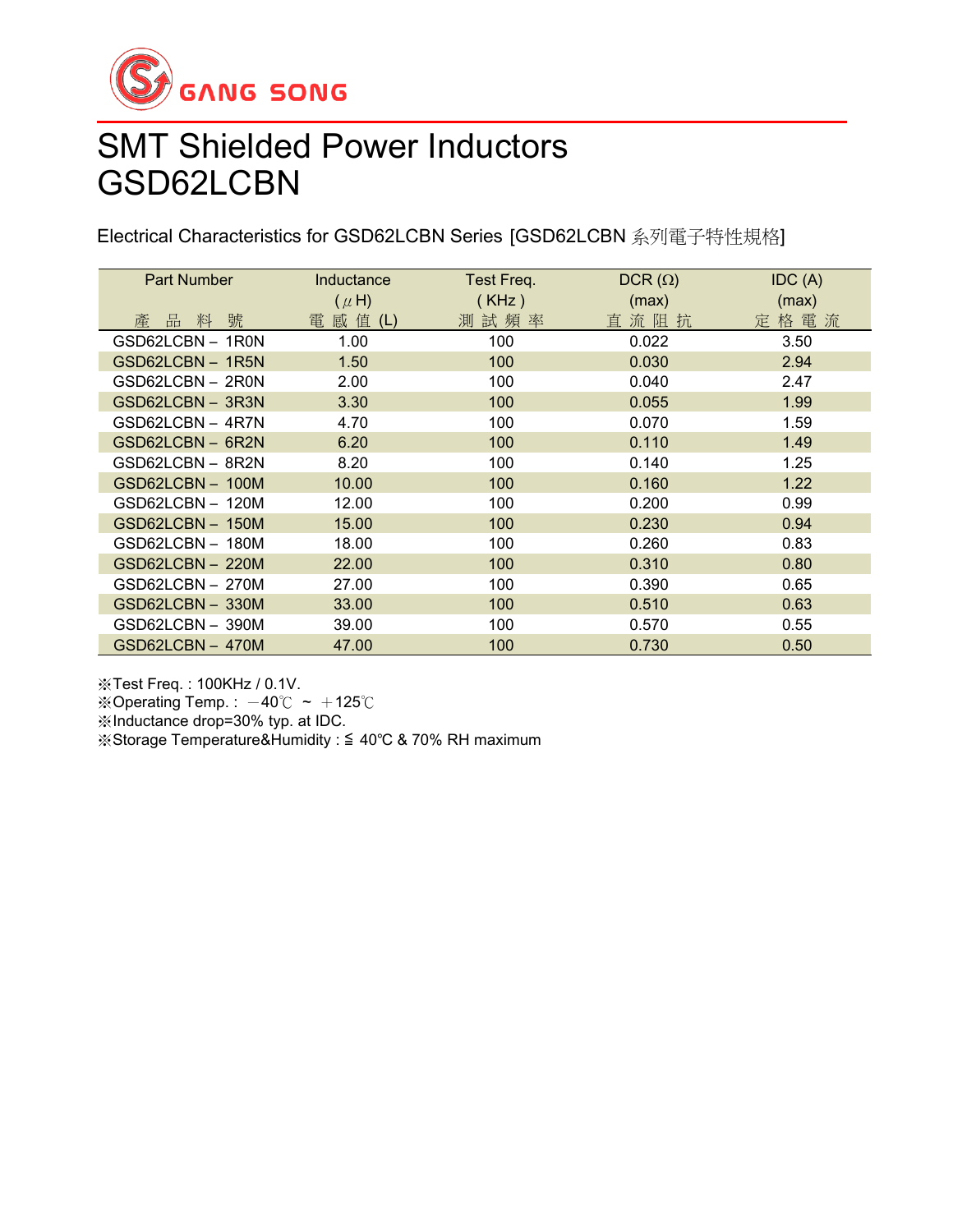

# SMT Shielded Power Inductors GSD62CBN

Electrical Characteristics for GSD62CBN Series [GSD62CBN 系列電子特性規格]

| Part Number            | Inductance | Test Freq. | $DCR(\Omega)$ | IDC(A) |
|------------------------|------------|------------|---------------|--------|
|                        | $(\mu H)$  | (KHz)      | (max)         | (max)  |
| 產 品<br>號<br>料          | 電 感 值 (L)  | 測試頻率       | 直流阻抗          | 定格電流   |
| GSD62CBN-1R0N          | 1.00       | 100        | 0.018         | 3.48   |
| GSD62CBN-1R5N          | 1.50       | 100        | 0.024         | 2.83   |
| GSD62CBN - 2R0N        | 2.00       | 100        | 0.032         | 2.44   |
| GSD62CBN - 3R3N        | 3.30       | 100        | 0.045         | 1.89   |
| GSD62CBN - 4R3N        | 4.30       | 100        | 0.055         | 1.65   |
| GSD62CBN-6R2N          | 6.20       | 100        | 0.065         | 1.37   |
| GSD62CBN - 100M        | 10.00      | 100        | 0.095         | 1.07   |
| GSD62CBN - 120M        | 12.00      | 100        | 0.120         | 0.97   |
| GSD62CBN - 150M        | 15.00      | 100        | 0.150         | 0.87   |
| GSD62CBN - 180M        | 18.00      | 100        | 0.180         | 0.79   |
| GSD62CBN - 220M        | 22.00      | 100        | 0.210         | 0.71   |
| <b>GSD62CBN - 270M</b> | 27.00      | 100        | 0.240         | 0.64   |
| GSD62CBN - 330M        | 33.00      | 100        | 0.280         | 0.58   |
| GSD62CBN - 390M        | 39.00      | 100        | 0.330         | 0.53   |
| GSD62CBN - 470M        | 47.00      | 100        | 0.390         | 0.48   |
| GSD62CBN - 560M        | 56.00      | 100        | 0.450         | 0.44   |
| GSD62CBN - 680M        | 68.00      | 100        | 0.560         | 0.40   |
| GSD62CBN - 820M        | 82.00      | 100        | 0.620         | 0.36   |
| GSD62CBN - 101M        | 100.00     | 100        | 0.800         | 0.33   |

※Test Freq. : 100KHz / 0.1V.

※Operating Temp.:  $-40^{\circ}$ C ~  $+125^{\circ}$ C

※Inductance drop=30% typ. at IDC.

※Storage Temperature&Humidity : ≦ 40℃ & 70% RH maximum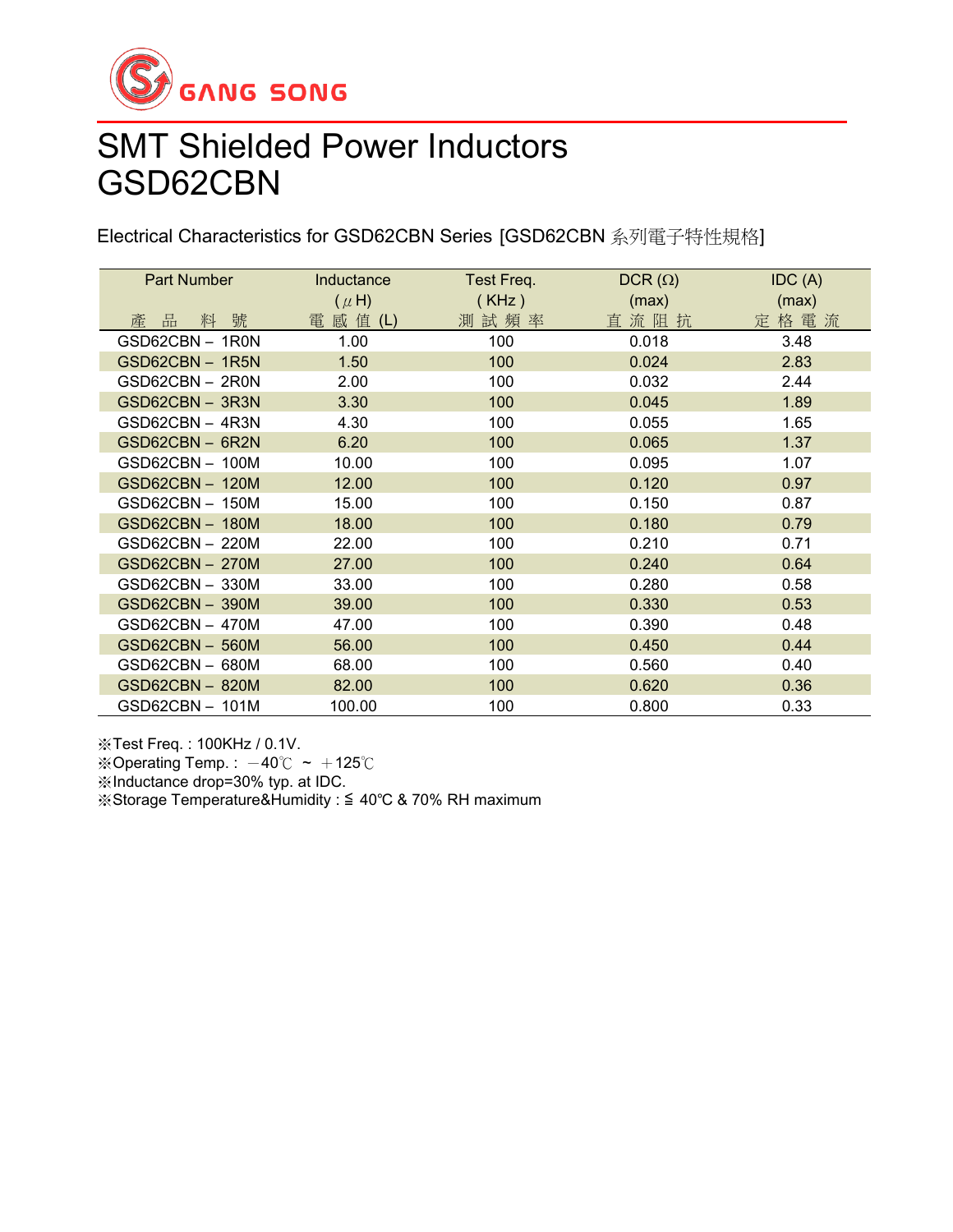

# SMT Shielded Power Inductors GSD63LCBN

Electrical Characteristics for GSD63LCBN Series [GSD63LCBN 系列電子特性規格]

| Part Number      | Inductance | Test Freq. | $DCR(\Omega)$ | IDC(A) |
|------------------|------------|------------|---------------|--------|
|                  | $(\mu H)$  | (KHz)      | (max)         | (max)  |
| 號<br>品<br>料<br>產 | 電 感 值 (L)  | 測試頻率       | 直流阻抗          | 定格電流   |
| GSD63LCBN - 1R0N | 1.00       | 100        | 0.017         | 3.59   |
| GSD63LCBN- 1R5N  | 1.50       | 100        | 0.021         | 2.93   |
| GSD63LCBN - 2R2N | 2.20       | 100        | 0.024         | 2.42   |
| GSD63LCBN - 3R6N | 3.60       | 100        | 0.033         | 1.89   |
| GSD63LCBN - 4R7N | 4.70       | 100        | 0.042         | 1.66   |
| GSD63LCBN - 6R2N | 6.20       | 100        | 0.050         | 1.45   |
| GSD63LCBN-100M   | 10.00      | 100        | 0.065         | 1.14   |
| GSD63LCBN-120M   | 12.00      | 100        | 0.072         | 1.04   |
| GSD63LCBN - 150M | 15.00      | 100        | 0.096         | 0.93   |
| GSD63LCBN-180M   | 18.00      | 100        | 0.103         | 0.85   |
| GSD63LCBN - 220M | 22.00      | 100        | 0.132         | 0.77   |
| GSD63LCBN-270M   | 27.00      | 100        | 0.160         | 0.70   |
| GSD63LCBN - 330M | 33.00      | 100        | 0.180         | 0.63   |
| GSD63LCBN - 390M | 39.00      | 100        | 0.200         | 0.58   |
| GSD63LCBN - 470M | 47.00      | 100        | 0.250         | 0.53   |
| GSD63LCBN - 560M | 56.00      | 100        | 0.300         | 0.48   |
| GSD63LCBN - 680M | 68.00      | 100        | 0.360         | 0.44   |
| GSD63LCBN-820M   | 82.00      | 100        | 0.450         | 0.40   |
| GSD63LCBN-101M   | 100.00     | 100        | 0.560         | 0.36   |
| GSD63LCBN-151M   | 150.00     | 100        | 0.750         | 0.31   |

※Test Freq. : 100KHz / 0.1V. ※Operating Temp.:  $-40^{\circ}$ C ~  $+125^{\circ}$ C ※Inductance drop=30% typ. at IDC. ※Storage Temperature&Humidity : ≦ 40℃ & 70% RH maximum